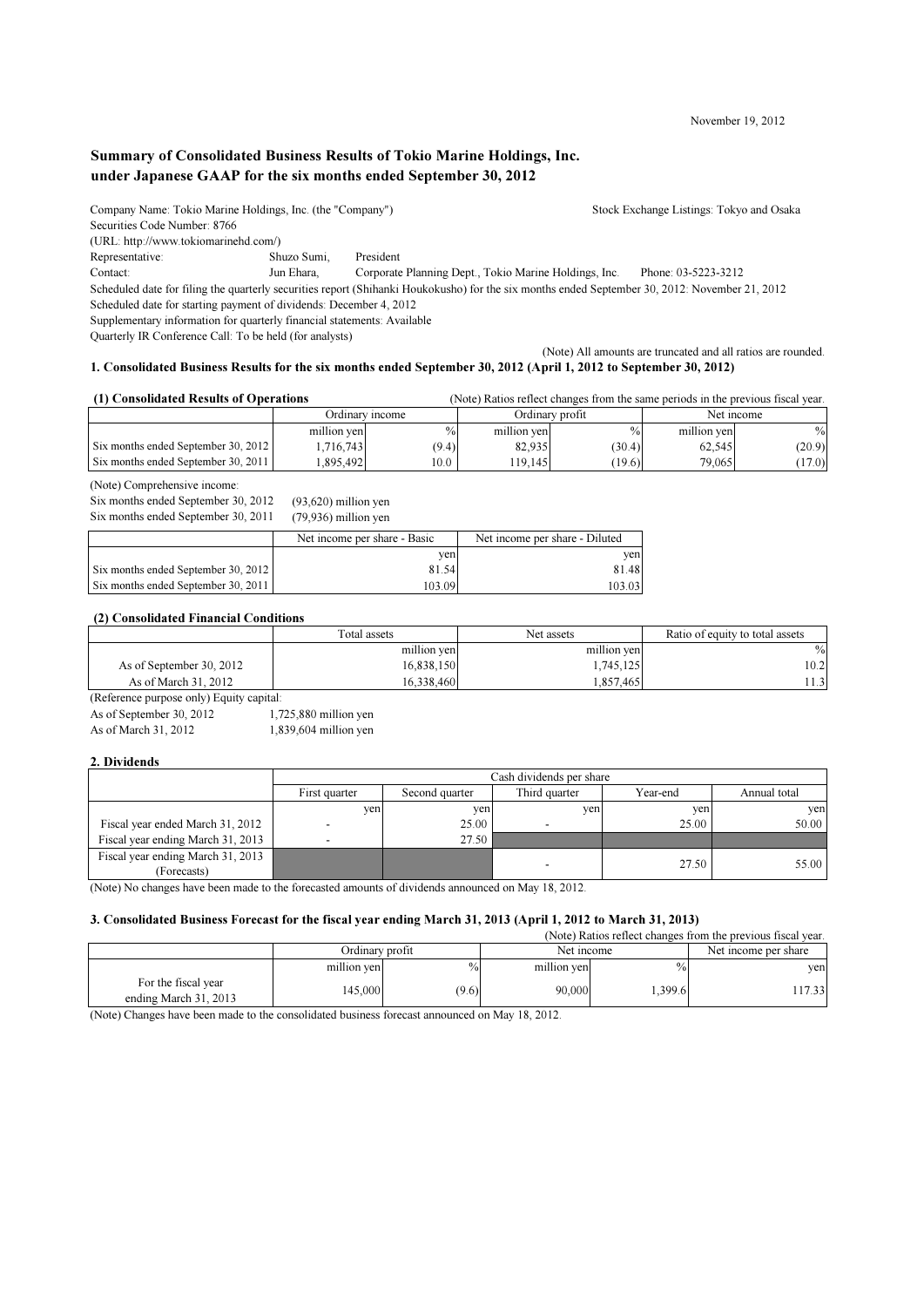\*Notes

(1) Significant changes with respect to the subsidiaries of the Company (changes in Specified Subsidiaries ("tokutei kogaisha") that resulted in a change in the scope of consolidation) during the six months ended September 30, 2012: None

(2) Changes in accounting policies, changes in accounting estimates, and retrospective restatements

(a) Changes in accounting policies to reflect amendments of accounting standards and related matters: Yes

(b) Changes in accounting policies other than (a): None

(c) Changes in accounting estimates: Yes

(d) Retrospective restatements: None

(Note) The changes above fall under "Changes in accounting policies which are difficult to distinguish from changes in accounting estimates" set forth in article 11-6 of the Regulations Concerning Terminology, Forms and Preparation Methods of Interim Consolidated Financial Statements. Please see "Changes in accounting policies, changes in accounting estimates, and retrospective restatements" for details.

(3) Number of shares issued (common share)

|                                          | (a) Total number of the shares issued (including treasury shares) |                    |
|------------------------------------------|-------------------------------------------------------------------|--------------------|
| As of September 30, 2012                 | 769,524,375 shares                                                |                    |
| As of March 31, 2012                     | 804,524,375 shares                                                |                    |
| (b) Number of treasury shares held       |                                                                   |                    |
| As of September 30, 2012                 | 2,478,185 shares                                                  |                    |
| As of March 31, 2012                     | 37,596,309 shares                                                 |                    |
| (c) Average number of shares outstanding |                                                                   |                    |
|                                          | During the six months ended September 30, 2012                    | 767,007,710 shares |
|                                          | During the six months ended September 30, 2011                    | 766,896,858 shares |

## Summary of Non-consolidated Business Results of Tokio Marine Holdings, Inc. under Japanese GAAP for the six months ended September 30, 2012

## 1. Non-consolidated Business Results for the six months ended September 30, 2012 (April 1, 2012 to September 30, 2012)

| (1) Non-consolidated Results of Operations |                                      |               |             |               | (Note) Ratios reflect changes from the same periods in the previous fiscal year. |                 |             |            |
|--------------------------------------------|--------------------------------------|---------------|-------------|---------------|----------------------------------------------------------------------------------|-----------------|-------------|------------|
|                                            | Operating profit<br>Operating income |               |             |               |                                                                                  | Ordinary profit |             | Net income |
|                                            | million ven                          | $\frac{0}{0}$ | million ven | $\frac{0}{0}$ | million ven                                                                      | $^{0}/_{0}$     | million ven | $\%$       |
| Six months ended September 30, 2012        | 22,439                               | (7.7)         | 19.176      | (9.5)         | 19.080                                                                           | (10.1)          | 19.083      | (10.2)     |
| Six months ended September 30, 2011        | 24.303                               | (57.9)        | .190        | (61.2)        | 21.218                                                                           | (61.1)          | 21.257      | (60.9)     |

|                                     | Net income per share - Basic |
|-------------------------------------|------------------------------|
|                                     | ven                          |
| Six months ended September 30, 2012 | 24.88                        |
| Six months ended September 30, 2011 |                              |

## (2) Non-consolidated Financial Conditions

|                          | Total assets | Net assets  | Ratio of equity to total assets |
|--------------------------|--------------|-------------|---------------------------------|
|                          | million yen  | million yen | $\%$                            |
| As of September 30, 2012 | 2,507,257    | 2,505,825   | 99.9                            |
| As of March 31, 2012     | 2,506,933    | 2.505.690   | 99.9                            |

(Reference purpose only) Equity capital: As of September 30, 2012 2,504,302 million yen As of March 31, 2012 2,504,091 million yen

## 2. Non-consolidated Business Forecast for the year ending March 31, 2013 (April 1, 2012 to March 31, 2013)

|                                    |                  |               |                 |        | (Note) Ratios reflect changes from the previous fiscal year. |               |                         |
|------------------------------------|------------------|---------------|-----------------|--------|--------------------------------------------------------------|---------------|-------------------------|
|                                    | Operating income |               | Ordinary profit |        | Net income                                                   |               | Net income per<br>share |
|                                    | million ven      | $\frac{0}{0}$ | million ven     | $\%$   | million ven                                                  | $\frac{0}{0}$ | million ven             |
| For the year ending March 31, 2013 | 50,000           | (40.4)        | 43,000          | (44.7) | 43,000                                                       | (30.8)        | 56.05                   |

## \*Disclosure regarding the execution of the interim audit process

This "Summary of Consolidated Business Results" (quarterly " tanshin") is outside the scope of the external auditor's interim audit procedure required by the Financial Instruments and Exchange Act. The interim audit process has not been completed as of the date of the disclosure in the "Summary of Consolidated Business Results".

## \*Notes concerning the business forecast and other items

1. Any business forecasts contained in this document are based on information available to the Company as of the date of this document and certain assumptions, and actual results may materially differ from the forecasts depending upon various factors.

2. The Company prepared its consolidated and non-consolidated interim financial statements for the six months ended September 30, 2012 because it is a "specific business company" as defined in Article 17-15, paragraph 2 of the Cabinet Office Ordinance on Disclosure of Company Information.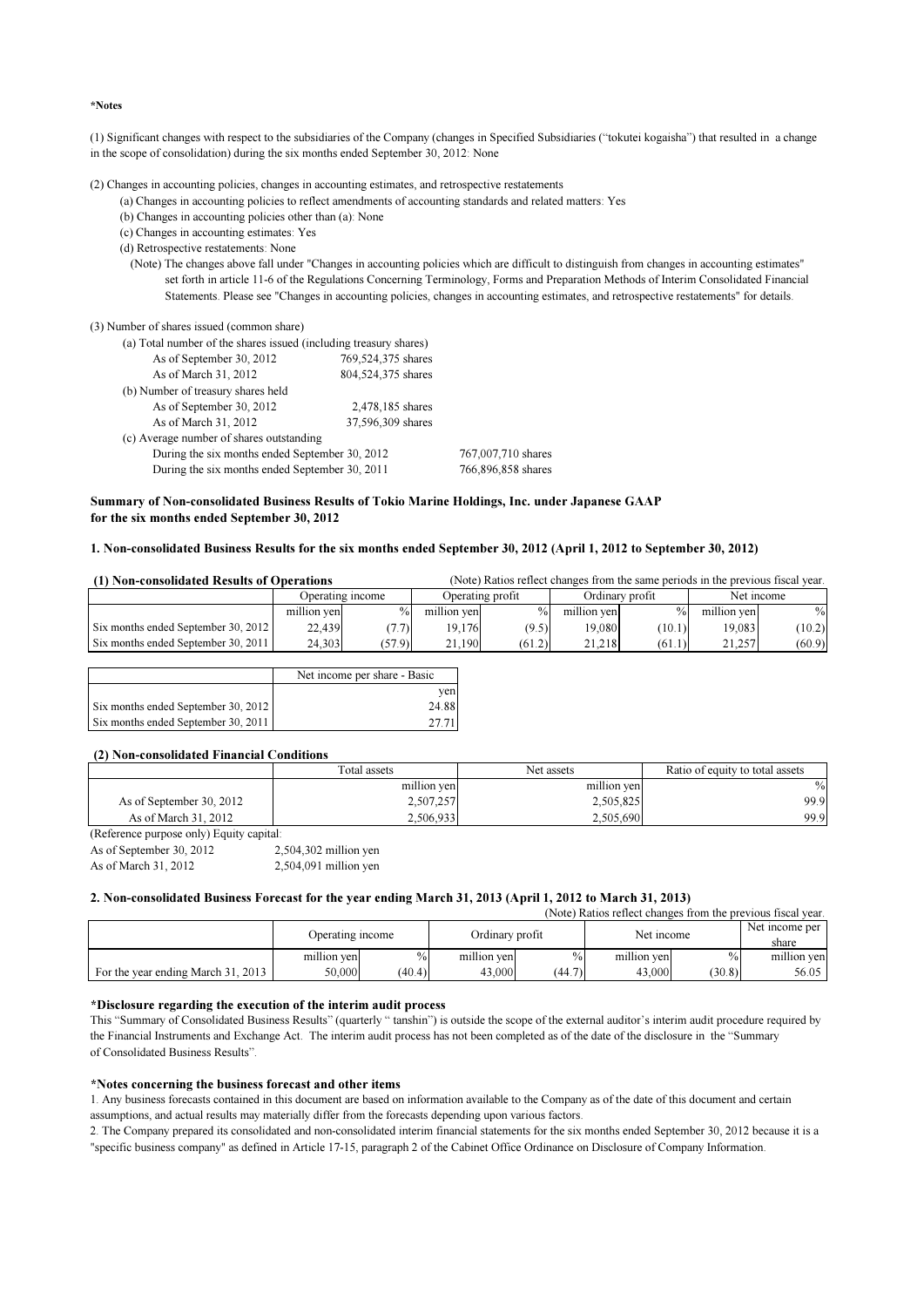# Contents of Appendix

| 1. Qualitative information concerning the consolidated business results for the six months ended                                                                   |
|--------------------------------------------------------------------------------------------------------------------------------------------------------------------|
| September 30, 2012 $\cdots$ $\cdots$ $\cdots$ $\cdots$ $\cdots$ $\cdots$ $\cdots$ $\cdots$ $\cdots$ $\cdots$ $\cdots$ $\cdots$ $\cdots$ $\cdots$ $\cdots$ $\cdots$ |
| (1) Qualitative information concerning the consolidated results of operations manufacture 2                                                                        |
| (2) Qualitative information concerning the consolidated financial condition manufacture 2                                                                          |
| (3) Qualitative information concerning the consolidated business forecast manufacture information concerning the consolidated business forecast manufacture 2      |
|                                                                                                                                                                    |
| Changes in accounting policies, changes in accounting estimates, and retrospective                                                                                 |
|                                                                                                                                                                    |
| 3. Consolidated Financial Statements manufactured and a financial Statements manufactured and a financial Statements                                               |
|                                                                                                                                                                    |
| (2) Consolidated Statement of Income and Consolidated Statement of Comprehensive Income                                                                            |
|                                                                                                                                                                    |
| (3) Consolidated Statement of Changes in Shareholders' Equity for the six months ended                                                                             |
|                                                                                                                                                                    |
| (4) Notes regarding going concern assumption manufactured contains a summary 9                                                                                     |
| 4. Supplementary information manuscrittic contract to the 10                                                                                                       |
| (1) Summary of Consolidated Business Results for the six months ended September 30, 2012                                                                           |
|                                                                                                                                                                    |
| (2) Premiums written and claims paid by lines of insurance manufactured and 11                                                                                     |
| $(3)$ Securities $\cdots$ 12                                                                                                                                       |
| (4) Derivative financial instruments manufactured contains a part of 14                                                                                            |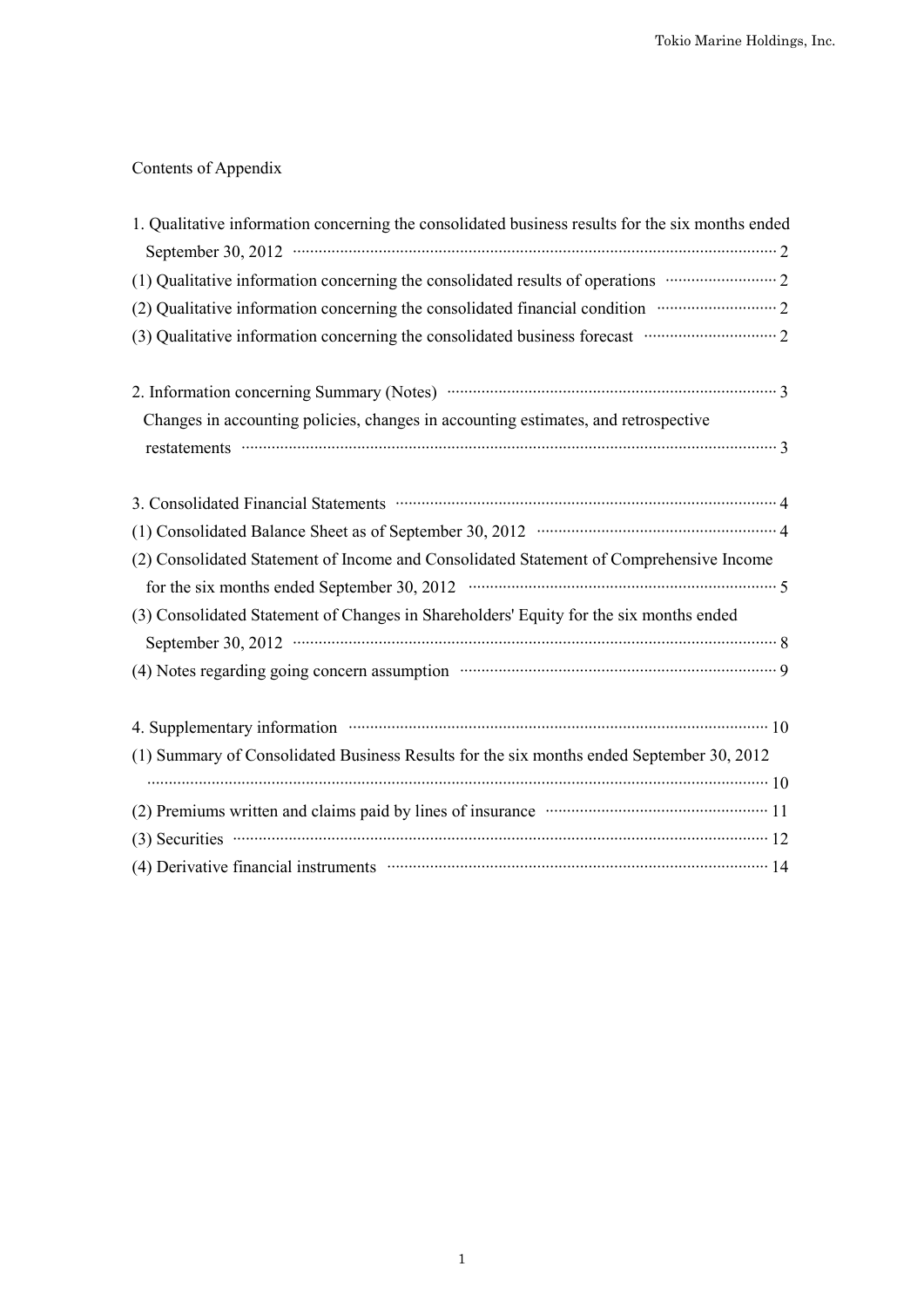# **1. Qualitative information concerning the consolidated business results for the six months ended September 30, 2012**

# **(1) Qualitative information concerning the consolidated results of operations**

During the six months ended September 30, 2012, the U.S. economy continued to make gradual improvements but economies in Europe slowed owing to persisting sovereign debt problems.

In Japan, the economy weakened owing to decreases in production and exports, which were affected by the global economic slowdown.

Under these conditions, as a result of our efforts to improve performance centered on our property and casualty and life insurance businesses, our operating results for the six months ended September 30, 2012 were as follows:

Compared to the six months ended September 30, 2011, ordinary income decreased by178.7 billion yen to 1,716.7 billion yen, the main components of which were underwriting income of 1,545.4 billion yen and investment income of 135.4 billion yen. Compared to the six months ended September 30, 2011, ordinary expenses decreased by 142.5 billion yen to 1,633.8 billion yen, the main components of which were underwriting expenses of 1,282.2 billion yen, investment expenses of 94.0 billion yen, and operating and general administrative expenses of 255.1 billion yen.

As a result, ordinary profit for the six months ended September 30, 2012 decreased by 36.2 billion yen from the same period in the prior year to 82.9 billion yen.

Net income for the six months ended September 30, 2012, composed of ordinary profit plus extraordinary gains minus extraordinary losses and total income taxes, decreased by16.5 billion yen from the same period in the prior year to 62.5 billion yen.

# **(2) Qualitative information concerning the consolidated financial condition**

As of September 30, 2012, consolidated total assets were 16,838.1 billion yen. This represents an increase of 499.6 billion yen from March 31, 2012 which was mainly due to the acquisition of Delphi Financial Group, Inc.

# **(3) Qualitative information concerning the consolidated business forecast**

The Company has revised its consolidated business forecast for the fiscal year ending March 31, 2013. The revised consolidated business forecast for the fiscal year ending March 31, 2013 is 145.0 billion yen in ordinary profit and 90.0 billion yen in net income. The forecast is primarily based on the following assumptions.

- With regard to net premiums written and life insurance premiums, the Company expects 2,480.0 billion yen and 430.0 billion yen respectively, based on the Company's own projections taking into consideration the interim and annual results of previous years.
- With regard to net claims paid, the Company anticipates payment of natural disaster-related claims in the amount of 40.0 billion yen for Tokio Marine & Nichido Fire Insurance Co., Ltd. and 5.0 billion yen for Nisshin Fire & Marine Insurance Co., Ltd., taking into consideration the interim and annual results of previous years.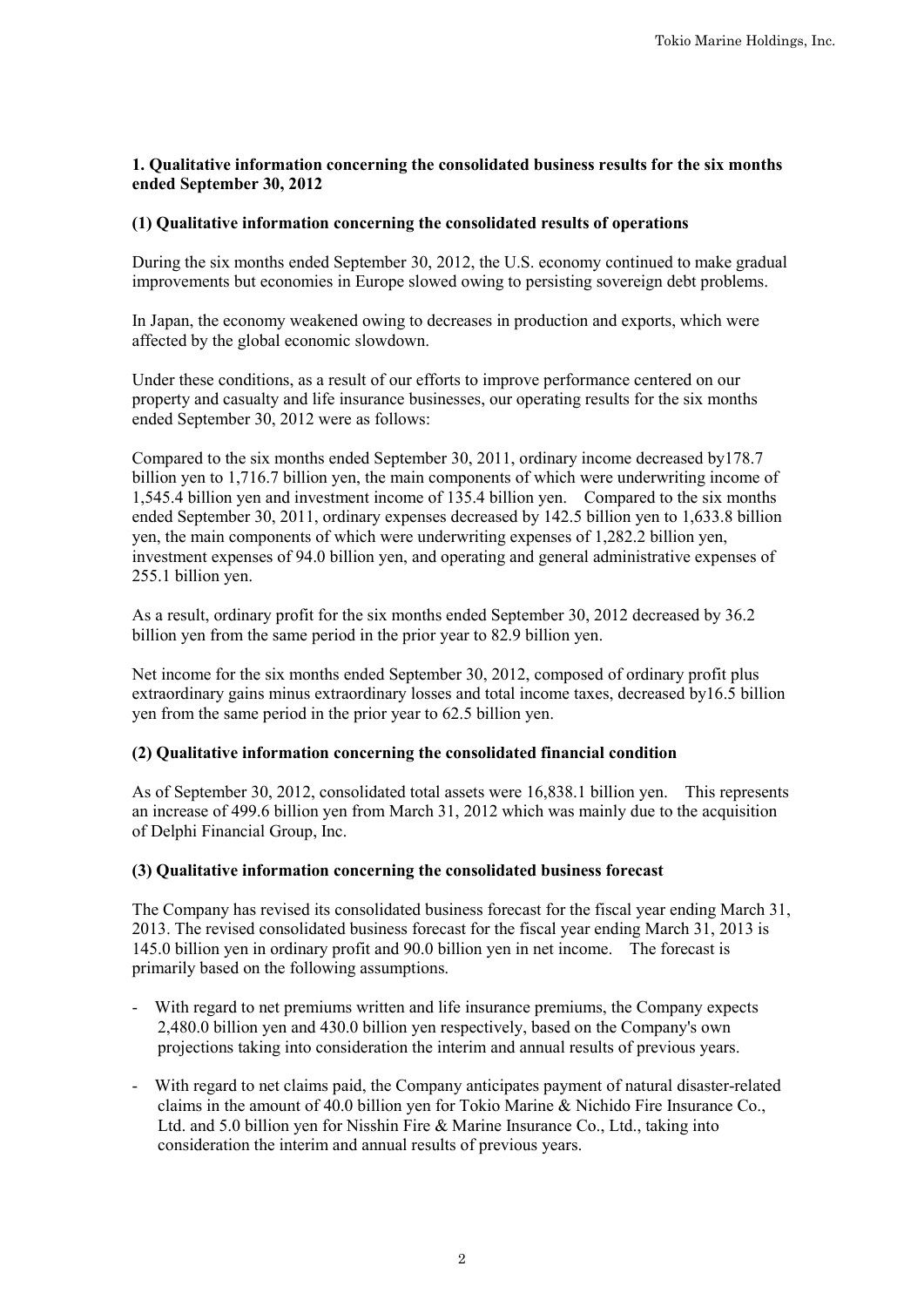- With regard to interest rates, exchange rates and equity market conditions, the Company's forecast assumes that there are no major changes from the September 30 end of the fiscal half through the March 31, 2013 end of the fiscal year.

The forecast described above is based on the information available to the Company as of the date of this document and the assumptions above. The actual results may materially differ from the forecast depending upon various factors.

# **2. Information concerning Summary (Notes)**

# **Changes in accounting policies, changes in accounting estimates, and retrospective restatements**

(Changes in accounting policies which are difficult to distinguish from changes in accounting estimates)

Starting from the first quarter of the fiscal year ending March 31, 2013, the Company and its major consolidated domestic subsidiaries have revised their depreciation method for tangible fixed assets acquired on or after April 1, 2012, in accordance with the revision of the Corporation Tax Act.

The changes had immaterial impact on ordinary profit and income before income taxes for the six months ended September 30, 2012.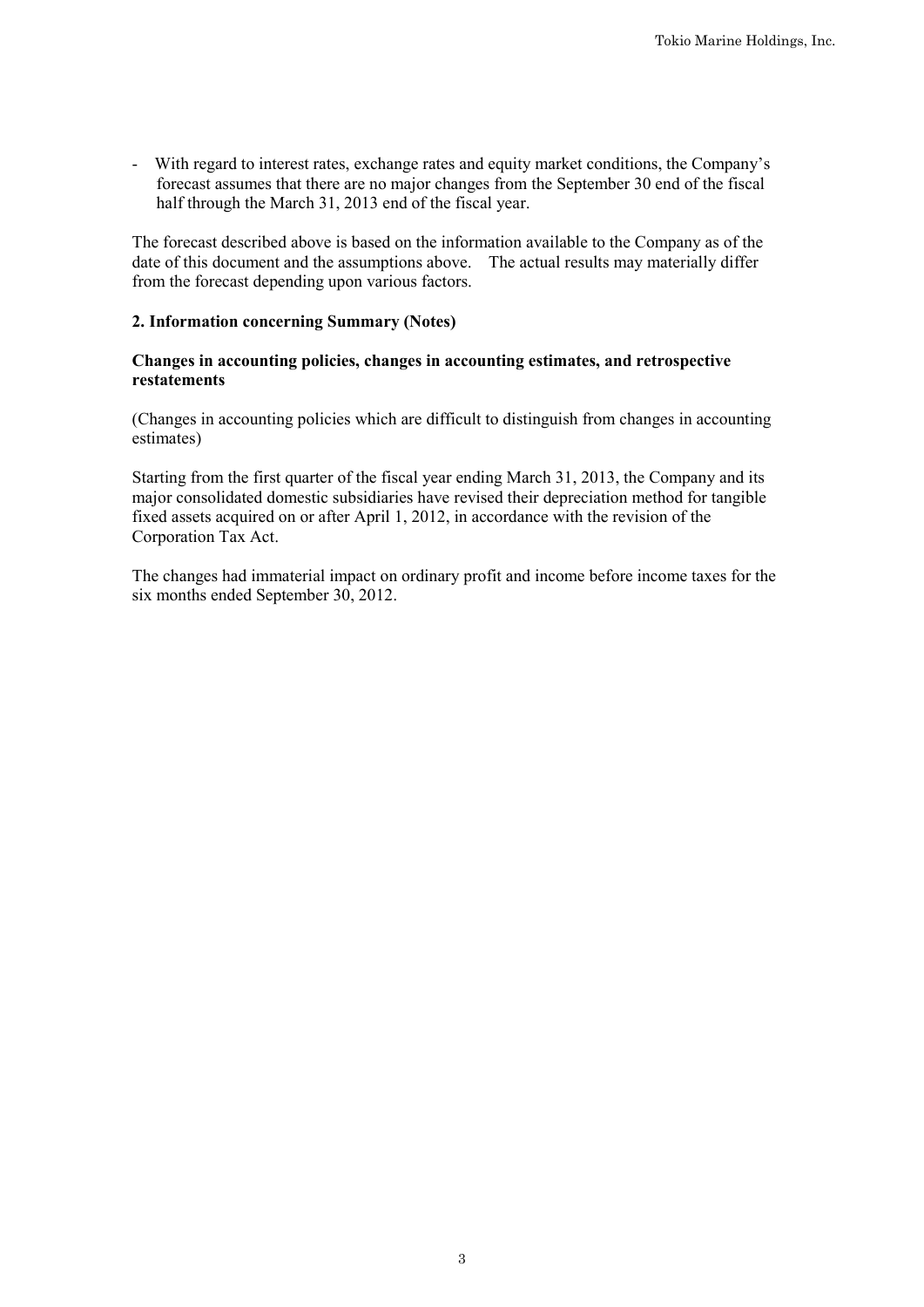# 3. Consolidated Financial Statements

# (1) Consolidated Balance Sheet as of September 30, 2012

(Yen in millions)

|                                                                        | As of March 31, 2012 | As of September 30, 2012 |
|------------------------------------------------------------------------|----------------------|--------------------------|
| <b>Assets</b>                                                          |                      |                          |
| Cash and bank deposits                                                 | 405,432              | 342,593                  |
| Call loans                                                             | 128,391              | 162,333                  |
| Receivables under resale agreements                                    | 304,931              | 192,968                  |
| Receivables under security borrowing transactions                      | 58,753               | 51,431                   |
| Monetary receivables bought                                            | 863,794              | 801,429                  |
| Money trusts                                                           | 3,163                | 3,936                    |
| Securities                                                             | 12,229,159           | 12,772,950               |
| Loans                                                                  | 424,743              | 381,576                  |
| Tangible fixed assets                                                  | 303,819              | 299,915                  |
| Intangible fixed assets                                                | 320,145              | 438,307                  |
| Other assets                                                           | 1,066,905            | 1,108,722                |
| Deferred tax assets                                                    | 174,201              | 235,288                  |
| Customers' liabilities under acceptances and<br>guarantees             | 74,359               | 62,896                   |
| Allowance for doubtful accounts                                        | (19,340)             | (16,202)                 |
| <b>Total assets</b>                                                    | 16,338,460           | 16,838,150               |
| Liabilities                                                            |                      |                          |
| Insurance liabilities                                                  | 11,822,090           | 12,311,518               |
| Outstanding claims                                                     | 1,444,219            | 1,598,238                |
| Underwriting reserves                                                  | 10,377,870           | 10,713,280               |
| Corporate bonds                                                        | 111,140              | 145,446                  |
| Other liabilities                                                      | 2,051,509            | 2,125,374                |
| Payables under security lending transactions                           | 1,142,039            | 1,179,083                |
| Other liabilities                                                      | 909,470              | 946,290                  |
| Retirement benefit obligations                                         | 175,094              | 181,601                  |
| Retirement benefit obligations for directors and corporate<br>auditors | 25                   | 28                       |
| Provision for employees' bonus                                         | 24,381               | 27,951                   |
| Reserve under the special law                                          | 70,137               | 60,528                   |
| Price fluctuation reserve                                              | 70,137               | 60,528                   |
| Deferred tax liabilities                                               | 41,291               | 71,839                   |
| Negative goodwill                                                      | 110,964              | 105,839                  |
| Acceptances and guarantees                                             | 74,359               | 62,896                   |
| <b>Total liabilities</b>                                               | 14,480,995           | 15,093,024               |
| Net assets                                                             |                      |                          |
| Shareholders' equity                                                   |                      |                          |
| Share capital                                                          | 150,000              | 150,000                  |
| Retained earnings                                                      | 1,104,810            | 1,046,031                |
| Treasury shares                                                        | (109, 418)           | (7,207)                  |
| Total shareholders' equity                                             | 1,145,391            | 1,188,823                |
| Accumulated other comprehensive income                                 |                      |                          |
| Unrealized gains on securities, net of taxes                           | 828,245              | 660,128                  |
| Deferred gains/losses on hedge transactions                            | 22,780               | 22,477                   |
| Foreign currency translation adjustments                               | (156, 812)           | (145, 549)               |
| Total accumulated other comprehensive income                           | 694,213              | 537,056                  |
| Share acquisition rights                                               | 1,598                | 1,522                    |
| Non-controlling interests                                              | 16,261               | 17,722                   |
| <b>Total net assets</b>                                                | 1,857,465            | 1,745,125                |
| Total liabilities and net assets                                       | 16,338,460           | 16,838,150               |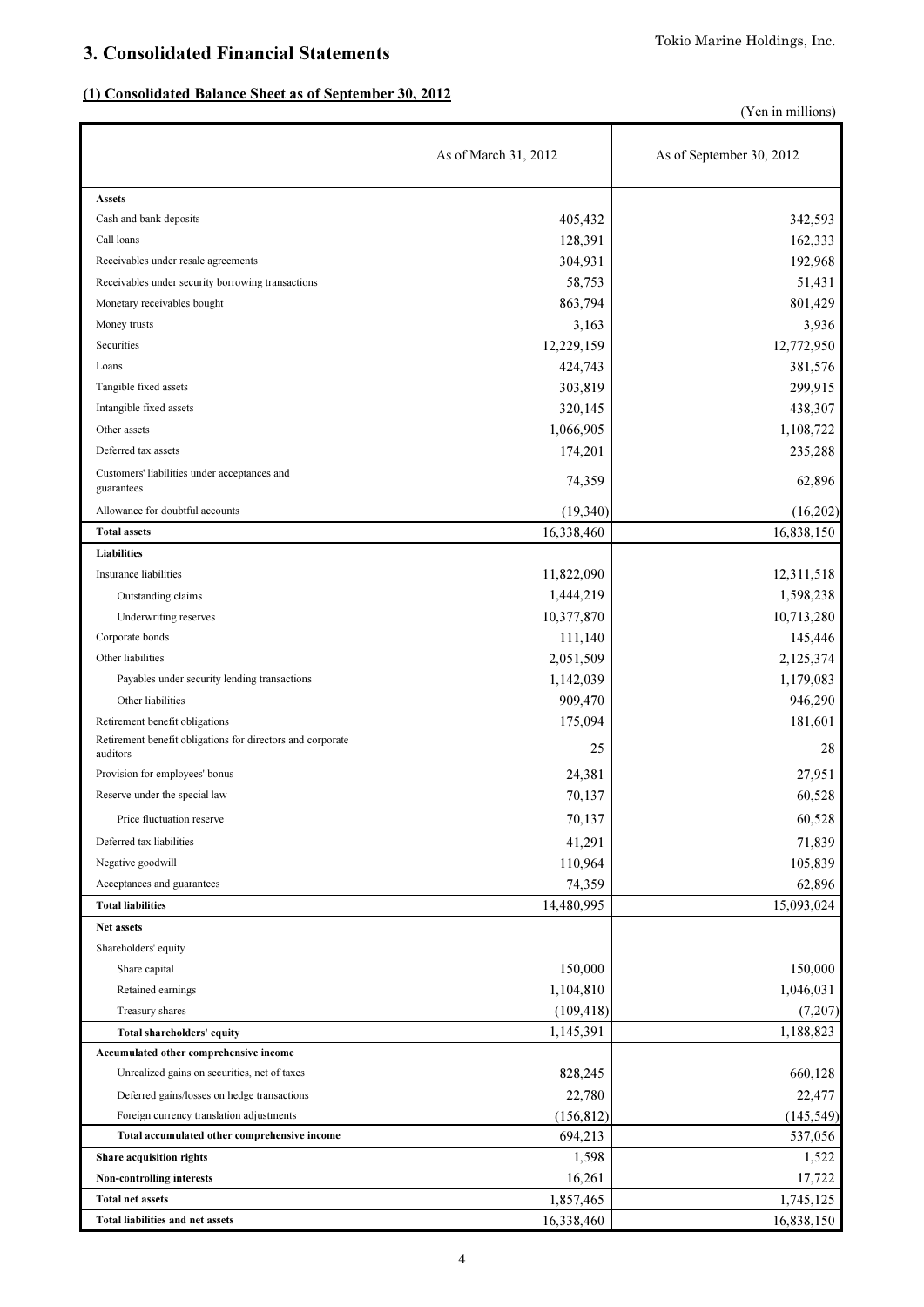# **(2) Consolidated Statement of Income and Consolidated Statement of Comprehensive Income for the six months ended September 30, 2012**

## **(Consolidated Statement of Income)**

|                                                                                    |                                                                              | (Yen in millions)                                                            |
|------------------------------------------------------------------------------------|------------------------------------------------------------------------------|------------------------------------------------------------------------------|
|                                                                                    | Six months ended September 30, 2011<br>(April 1, 2011 to September 30, 2011) | Six months ended September 30, 2012<br>(April 1, 2012 to September 30, 2012) |
| Ordinary income                                                                    | 1,895,492                                                                    | 1,716,743                                                                    |
| <b>Underwriting income</b>                                                         | 1,712,208                                                                    | 1,545,488                                                                    |
| Net premiums written                                                               | 1,195,607                                                                    | 1,251,154                                                                    |
| Deposit premiums from policyholders                                                | 75,233                                                                       | 59,198                                                                       |
| Investment income on deposit premiums                                              | 31,066                                                                       | 28,470                                                                       |
| Life insurance premiums                                                            | 160,538                                                                      | 181,048                                                                      |
| Reversal of outstanding claims                                                     | 7,410                                                                        | 24,043                                                                       |
| Reversal of underwriting reserves                                                  | 240,693                                                                      |                                                                              |
| <b>Investment</b> income                                                           | 149,011                                                                      | 135,449                                                                      |
| Interest and dividends                                                             | 114,118                                                                      | 123,373                                                                      |
| Gains on money trusts                                                              | 16                                                                           | $\mathbf{0}$                                                                 |
| Gains on trading securities                                                        | 1,209                                                                        | 1,948                                                                        |
| Gains on sales of securities                                                       | 30,302                                                                       | 26,270                                                                       |
| Gains on redemption of securities                                                  | 238                                                                          | 433                                                                          |
| Gains on derivatives                                                               | 28,927                                                                       | 10,112                                                                       |
| Transfer of investment income on deposit premiums                                  | (31,066)                                                                     | (28, 470)                                                                    |
| Other ordinary income                                                              | 34,272                                                                       | 35,805                                                                       |
| Amortization of negative goodwill                                                  | 5,124                                                                        | 5,124                                                                        |
| Equity in earnings of affiliates                                                   | 602                                                                          | 74                                                                           |
| <b>Ordinary expenses</b>                                                           | 1,776,346                                                                    | 1,633,807                                                                    |
| <b>Underwriting expenses</b>                                                       | 1,347,854                                                                    | 1,282,229                                                                    |
| Net claims paid                                                                    | 882,067                                                                      | 762,182                                                                      |
| Loss adjustment expenses                                                           | 47,828                                                                       | 59,543                                                                       |
| Agency commissions and brokerage                                                   | 224,392                                                                      | 232,064                                                                      |
| Maturity refunds to policyholders                                                  | 109,452                                                                      | 112,434                                                                      |
| Dividends to policyholders                                                         | 323                                                                          | 281                                                                          |
| Life insurance claims                                                              | 80,600                                                                       | 84,045                                                                       |
| Provision for underwriting reserves                                                |                                                                              | 28,323                                                                       |
| <b>Investment expenses</b>                                                         | 174,231                                                                      | 94,034                                                                       |
| Losses on money trusts                                                             | 802                                                                          | 226                                                                          |
| Losses on sales of securities                                                      | 8,540                                                                        | 3,081                                                                        |
| Impairment losses on securities                                                    | 11,060                                                                       | 31,600                                                                       |
| Losses on redemption of securities                                                 | 2,683                                                                        | 679                                                                          |
| Investment losses on separate accounts                                             | 135,363                                                                      | 49,912                                                                       |
| Operating and general administrative expenses                                      | 253,440                                                                      | 255,140                                                                      |
| Other ordinary expenses                                                            | 3,396                                                                        | 5,032                                                                        |
| Interest expenses                                                                  | 1,563                                                                        | 1,865                                                                        |
| Losses on bad debts                                                                | 31                                                                           | 152                                                                          |
| Amortization of deferred assets under Article 113 of<br>the Insurance Business Act | 728                                                                          | 1,149                                                                        |
| Deferred expenses under Article 113 of the Insurance<br><b>Business Act</b>        | (2,577)                                                                      | (2,629)                                                                      |
| Ordinary profit                                                                    | 119,145                                                                      | 82,935                                                                       |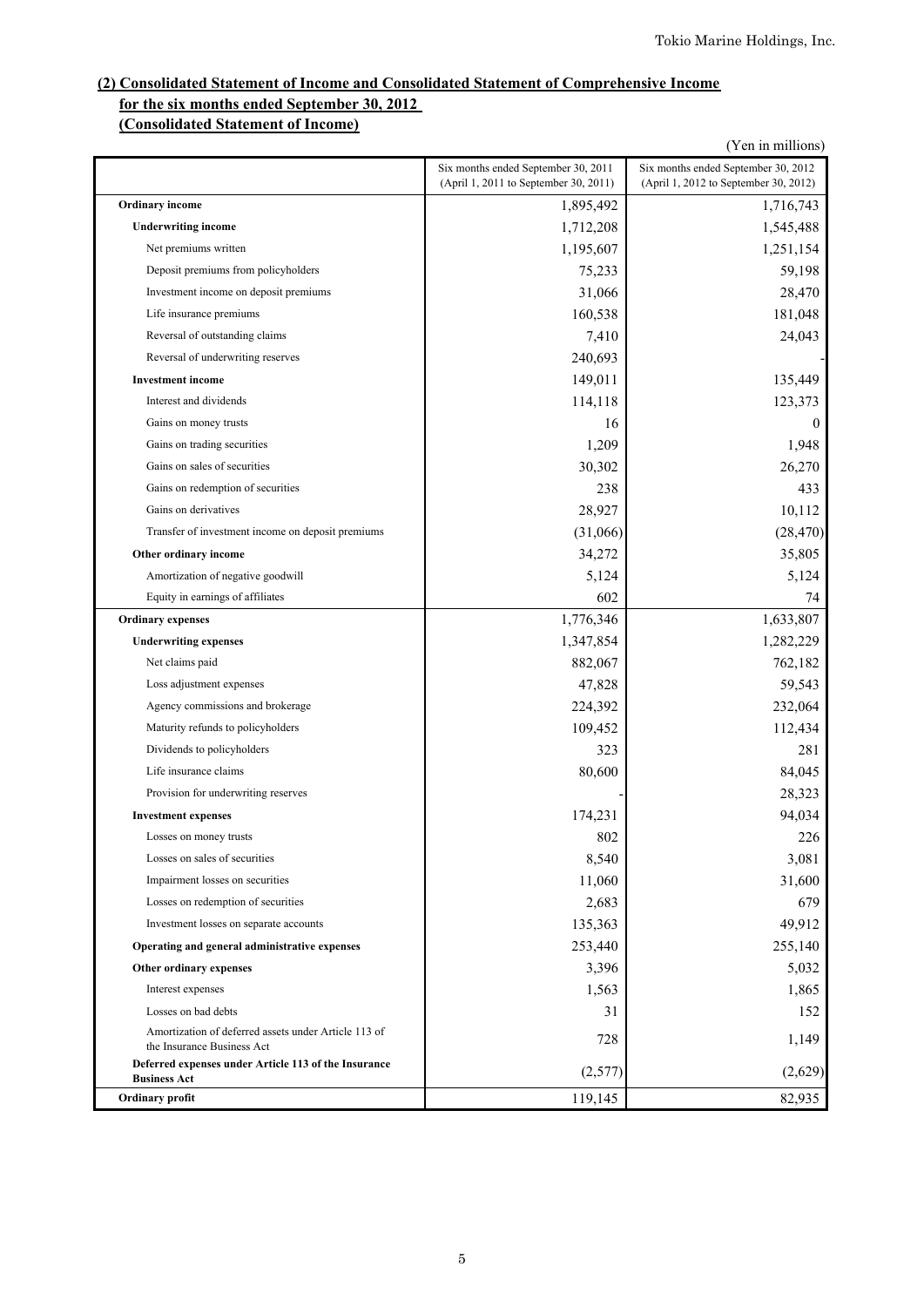|                                                          |                                                                              | (Yen in millions)                                                            |
|----------------------------------------------------------|------------------------------------------------------------------------------|------------------------------------------------------------------------------|
|                                                          | Six months ended September 30, 2011<br>(April 1, 2011 to September 30, 2011) | Six months ended September 30, 2012<br>(April 1, 2012 to September 30, 2012) |
| <b>Extraordinary gains</b>                               | 3,211                                                                        | 19,850                                                                       |
| Gains on disposal of fixed assets                        | 1,622                                                                        | 8,882                                                                        |
| Reversal of reserve under the special law                |                                                                              | 9,609                                                                        |
| Reversal of price fluctuation reserve                    |                                                                              | 9,609                                                                        |
| Other extraordinary gains                                | 1,588                                                                        | 1,358                                                                        |
| <b>Extraordinary losses</b>                              | 4,387                                                                        | 9,445                                                                        |
| Losses on disposal of fixed assets                       | 1,566                                                                        | 293                                                                          |
| Impairment losses on fixed assets                        | 536                                                                          | 1,472                                                                        |
| Provision under the special law                          | 2,184                                                                        |                                                                              |
| Provision for price fluctuation reserve                  | 2,184                                                                        |                                                                              |
| Other extraordinary losses                               | 98                                                                           | 7,678                                                                        |
| Income before income taxes and non-controlling interests | 117,969                                                                      | 93,341                                                                       |
| Income taxes - current                                   | 42,296                                                                       | 20,076                                                                       |
| Income taxes - deferred                                  | (3,860)                                                                      | 10,153                                                                       |
| <b>Total income taxes</b>                                | 38,436                                                                       | 30,229                                                                       |
| Income before non-controlling interests                  | 79,533                                                                       | 63,111                                                                       |
| <b>Non-controlling interests</b>                         | 468                                                                          | 566                                                                          |
| <b>Net income</b>                                        | 79,065                                                                       | 62,545                                                                       |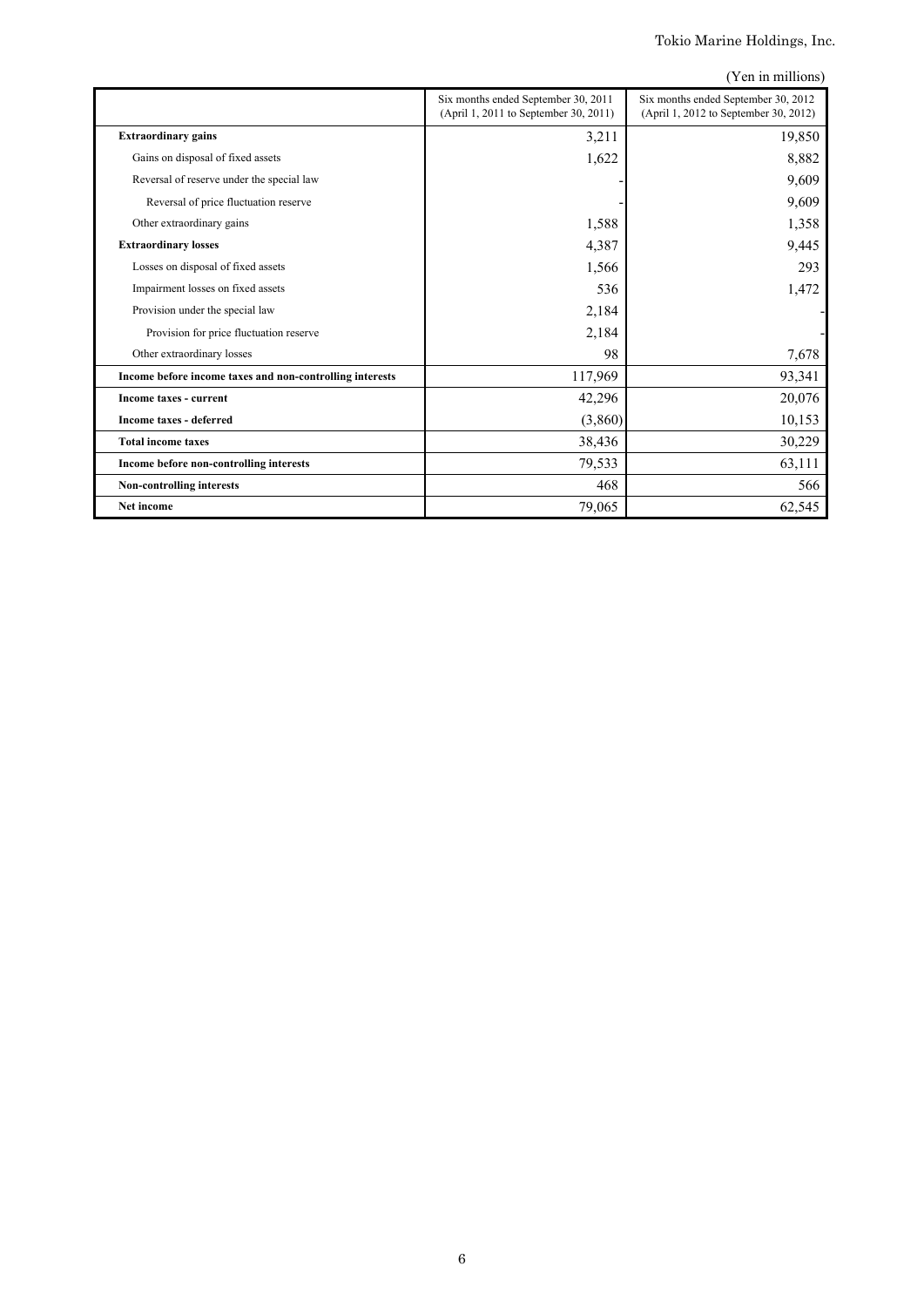# (Consolidated Statement of Comprehensive Income)

|                                                                                         |                                                                              | (Yen in millions)                                                            |
|-----------------------------------------------------------------------------------------|------------------------------------------------------------------------------|------------------------------------------------------------------------------|
|                                                                                         | Six months ended September 30, 2011<br>(April 1, 2011 to September 30, 2011) | Six months ended September 30, 2012<br>(April 1, 2012 to September 30, 2012) |
| Income before non-controlling interests                                                 | 79,533                                                                       | 63,111                                                                       |
| Other comprehensive income                                                              |                                                                              |                                                                              |
| Unrealized gains on securities, net of taxes                                            | (166, 031)                                                                   | (168,099)                                                                    |
| Deferred gains/losses on hedge transactions                                             | 3,563                                                                        | (303)                                                                        |
| Foreign currency translation adjustments                                                | 3,798                                                                        | 11,562                                                                       |
| Share of other comprehensive income of affiliates accounted<br>for by the equity method | (799)                                                                        | 108                                                                          |
| Total other comprehensive income                                                        | (159, 469)                                                                   | (156, 732)                                                                   |
| <b>Total comprehensive income</b>                                                       | (79, 936)                                                                    | (93, 620)                                                                    |
| Comprehensive income attributable to:                                                   |                                                                              |                                                                              |
| Owners of the parent                                                                    | (80,740)                                                                     | (94,610)                                                                     |
| Non-controlling interests                                                               | 804                                                                          | 989                                                                          |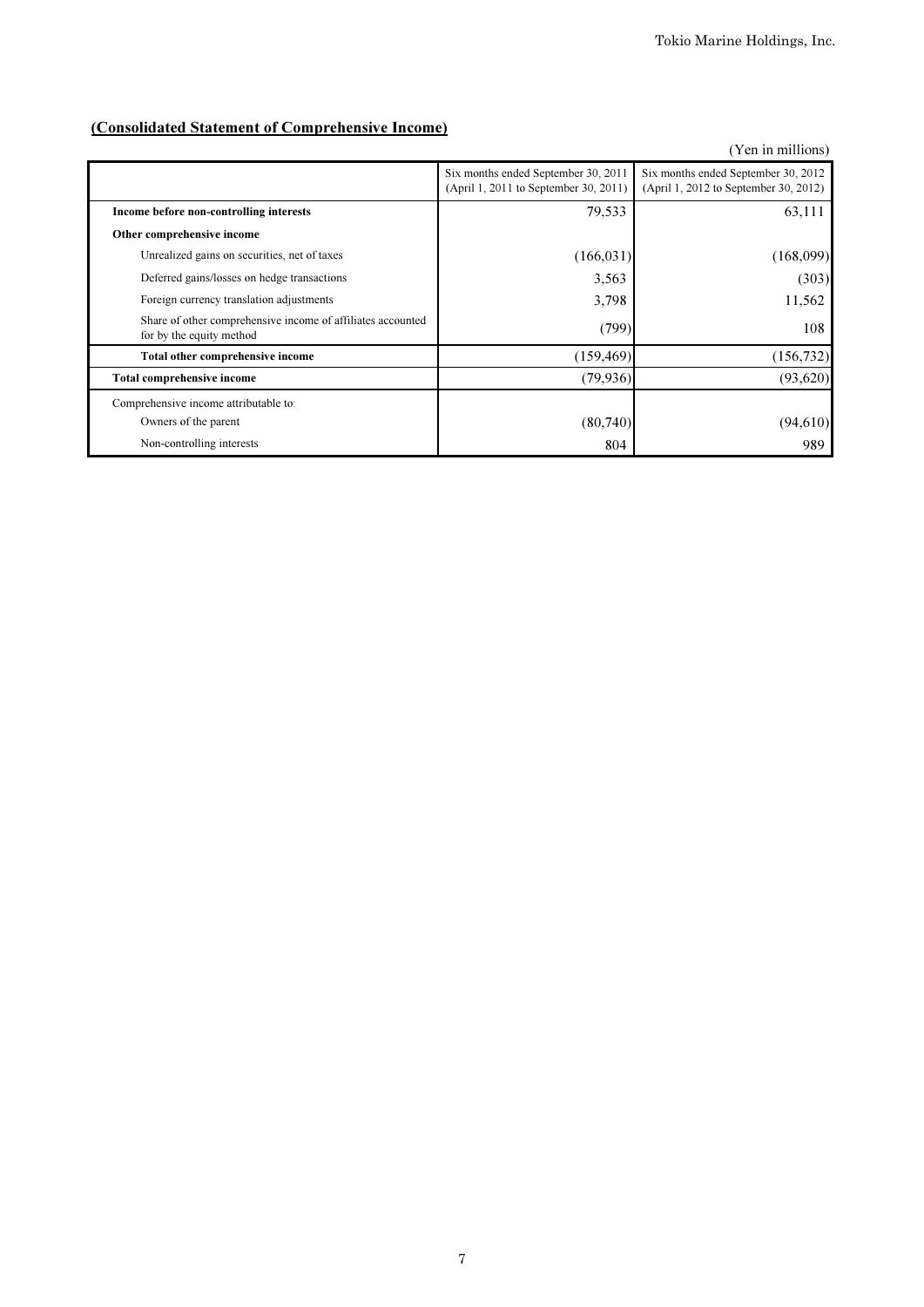# **(3) Consolidated Statement of Changes in Shareholders' Equity for the six months ended September 30, 2012**

|                                       |                                                                              | $($ r en in minions)                                                         |
|---------------------------------------|------------------------------------------------------------------------------|------------------------------------------------------------------------------|
|                                       | Six months ended September 30, 2011<br>(April 1, 2011 to September 30, 2011) | Six months ended September 30, 2012<br>(April 1, 2012 to September 30, 2012) |
| Shareholders' equity                  |                                                                              |                                                                              |
| Share capital                         |                                                                              |                                                                              |
| Beginning balance                     | 150,000                                                                      | 150,000                                                                      |
| Changes during the six months         |                                                                              |                                                                              |
| Total changes during the six months   |                                                                              |                                                                              |
| Ending balance                        | 150,000                                                                      | 150,000                                                                      |
| <b>Retained earnings</b>              |                                                                              |                                                                              |
| Beginning balance                     | 1,135,510                                                                    | 1,104,810                                                                    |
| Changes during the six months         |                                                                              |                                                                              |
| Dividends                             | (19, 170)                                                                    | (19, 173)                                                                    |
| Net income                            | 79,065                                                                       | 62,545                                                                       |
| Disposition of treasury shares        | (29)                                                                         | (49)                                                                         |
| Retirement of treasury shares         |                                                                              | (101, 860)                                                                   |
| Changes in the scope of consolidation | 2,089                                                                        | (110)                                                                        |
| Changes in the scope of equity method | (88)                                                                         |                                                                              |
| Others (Note)                         | (120)                                                                        | (131)                                                                        |
| Total changes during the six months   | 61,746                                                                       | (58, 778)                                                                    |
| Ending balance                        | 1,197,256                                                                    | 1,046,031                                                                    |
| <b>Treasury shares</b>                |                                                                              |                                                                              |
| Beginning balance                     | (109, 749)                                                                   | (109, 418)                                                                   |
| Changes during the six months         |                                                                              |                                                                              |
| Repurchase of treasury shares         | (22)                                                                         | (13)                                                                         |
| Disposition of treasury shares        | 364                                                                          | 363                                                                          |
| Retirement of treasury shares         |                                                                              | 101,860                                                                      |
| Total changes during the six months   | 342                                                                          | 102,210                                                                      |
| Ending balance                        | (109, 406)                                                                   | (7,207)                                                                      |
| Total shareholders' equity            |                                                                              |                                                                              |
| Beginning balance                     | 1,175,760                                                                    | 1,145,391                                                                    |
| Changes during the six months         |                                                                              |                                                                              |
| Dividends                             | (19, 170)                                                                    | (19, 173)                                                                    |
| Net income                            | 79,065                                                                       | 62,545                                                                       |
| Repurchase of treasury shares         | (22)                                                                         | (13)                                                                         |
| Disposition of treasury shares        | 335                                                                          | 313                                                                          |
| Changes in the scope of consolidation | 2,089                                                                        | (110)                                                                        |
| Changes in the scope of equity method | (88)                                                                         |                                                                              |
| Others (Note)                         | (120)                                                                        | (131)                                                                        |
| Total changes during the six months   | 62,088                                                                       | 43,431                                                                       |
| <b>Ending balance</b>                 | 1,237,849                                                                    | 1,188,823                                                                    |

(Yen in millions)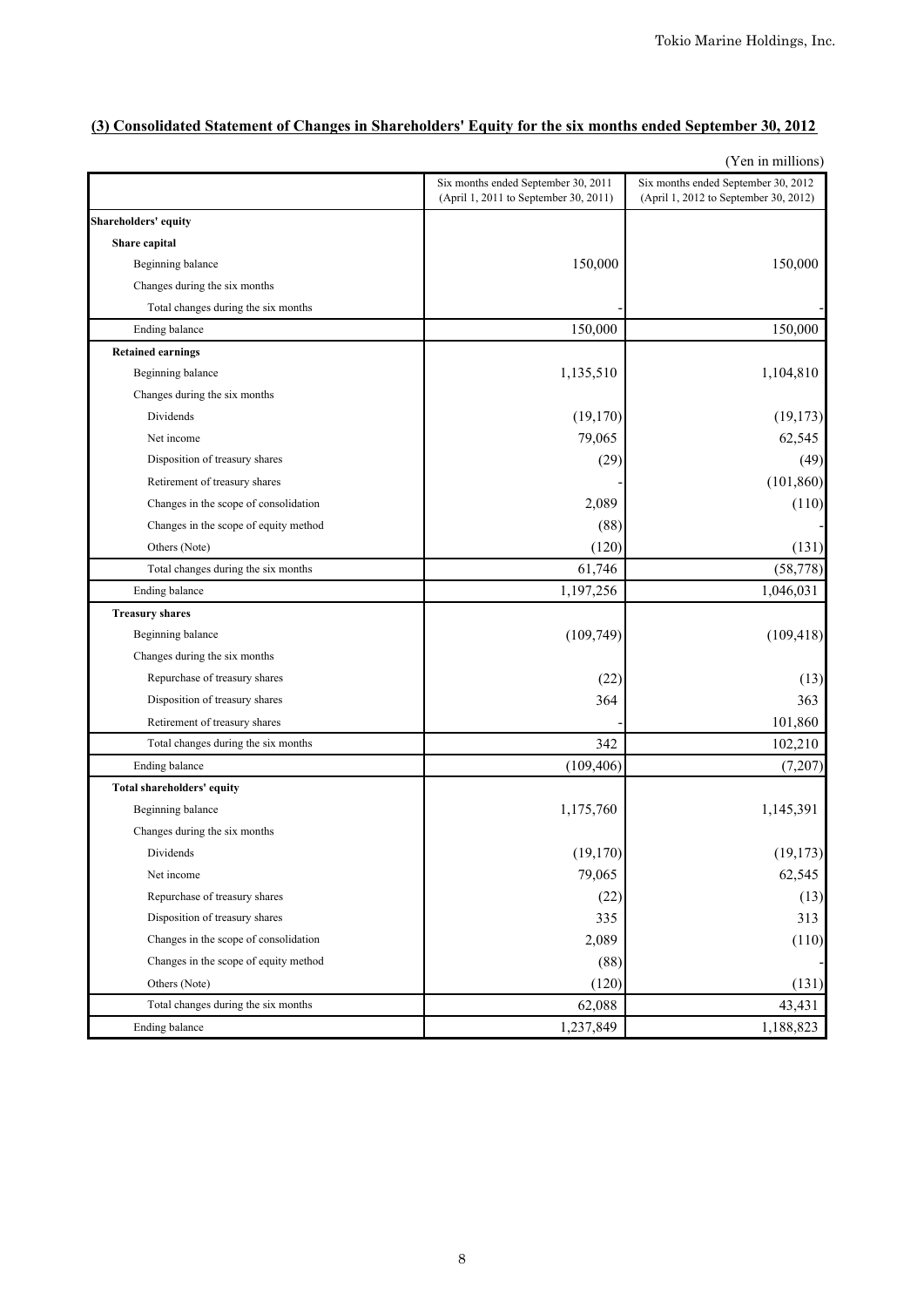|                                                      |                                                                              | (Yen in millions)                                                            |
|------------------------------------------------------|------------------------------------------------------------------------------|------------------------------------------------------------------------------|
|                                                      | Six months ended September 30, 2011<br>(April 1, 2011 to September 30, 2011) | Six months ended September 30, 2012<br>(April 1, 2012 to September 30, 2012) |
| Accumulated other comprehensive income               |                                                                              |                                                                              |
| Unrealized gains on securities, net of tax           |                                                                              |                                                                              |
| Beginning balance                                    | 822,481                                                                      | 828,245                                                                      |
| Changes during the six months                        |                                                                              |                                                                              |
| Net changes in items other than shareholders' equity | (166, 067)                                                                   | (168, 116)                                                                   |
| Total changes during the six months                  | (166, 067)                                                                   | (168, 116)                                                                   |
| Ending balance                                       | 656,413                                                                      | 660,128                                                                      |
| Deferred gains/losses on hedge transactions          |                                                                              |                                                                              |
| Beginning balance                                    | 16,483                                                                       | 22,780                                                                       |
| Changes during the six months                        |                                                                              |                                                                              |
| Net changes in items other than shareholders' equity | 3,563                                                                        | (303)                                                                        |
| Total changes during the six months                  | 3,563                                                                        | (303)                                                                        |
| Ending balance                                       | 20,046                                                                       | 22,477                                                                       |
| Foreign currency translation adjustments             |                                                                              |                                                                              |
| Beginning balance                                    | (128, 181)                                                                   | (156, 812)                                                                   |
| Changes during the six months                        |                                                                              |                                                                              |
| Net changes in items other than shareholders' equity | 2,161                                                                        | 11,263                                                                       |
| Total changes during the six months                  | 2,161                                                                        | 11,263                                                                       |
| Ending balance                                       | (126, 019)                                                                   | (145, 549)                                                                   |
| <b>Share acquisition rights</b>                      |                                                                              |                                                                              |
| Beginning balance                                    | 1,426                                                                        | 1,598                                                                        |
| Changes during the six months                        |                                                                              |                                                                              |
| Net changes in items other than shareholders' equity | (72)                                                                         | (75)                                                                         |
| Total changes during the six months                  | (72)                                                                         | (75)                                                                         |
| Ending balance                                       | 1,354                                                                        | 1,522                                                                        |
| <b>Non-controlling interests</b>                     |                                                                              |                                                                              |
| Beginning balance                                    | 16,506                                                                       | 16,261                                                                       |
| Changes during the six months                        |                                                                              |                                                                              |
| Net changes in items other than shareholders' equity | (37)                                                                         | 1,460                                                                        |
| Total changes during the six months                  | (37)                                                                         | 1,460                                                                        |
| Ending balance                                       | 16,468                                                                       | 17,722                                                                       |
| <b>Total net assets</b>                              |                                                                              |                                                                              |
| Beginning balance                                    | 1,904,477                                                                    | 1,857,465                                                                    |
| Changes during the six months                        |                                                                              |                                                                              |
| Dividends                                            | (19,170)                                                                     | (19, 173)                                                                    |
| Net income                                           | 79,065                                                                       | 62,545                                                                       |
| Repurchase of treasury shares                        | (22)                                                                         | (13)                                                                         |
| Disposition of treasury shares                       | 335                                                                          | 313                                                                          |
| Changes in the scope of consolidation                | 2,089                                                                        | (110)                                                                        |
| Changes in the scope of equity method                | (88)                                                                         |                                                                              |
| Others (Note)                                        | (120)                                                                        | (131)                                                                        |
| Net changes in items other than shareholders' equity | (160, 451)                                                                   | (155, 771)                                                                   |
| Total changes during the six months                  | (98, 363)                                                                    | (112, 339)                                                                   |
| Ending balance                                       | 1,806,114                                                                    | 1,745,125                                                                    |

(Note) "Others" consisted mainly of reclassification adjustments of tax effects initially appraised in accordance with accounting standards adopted by foreign consolidated subsidiaries.

# **(4) Notes regarding going concern assumption**

Not applicable.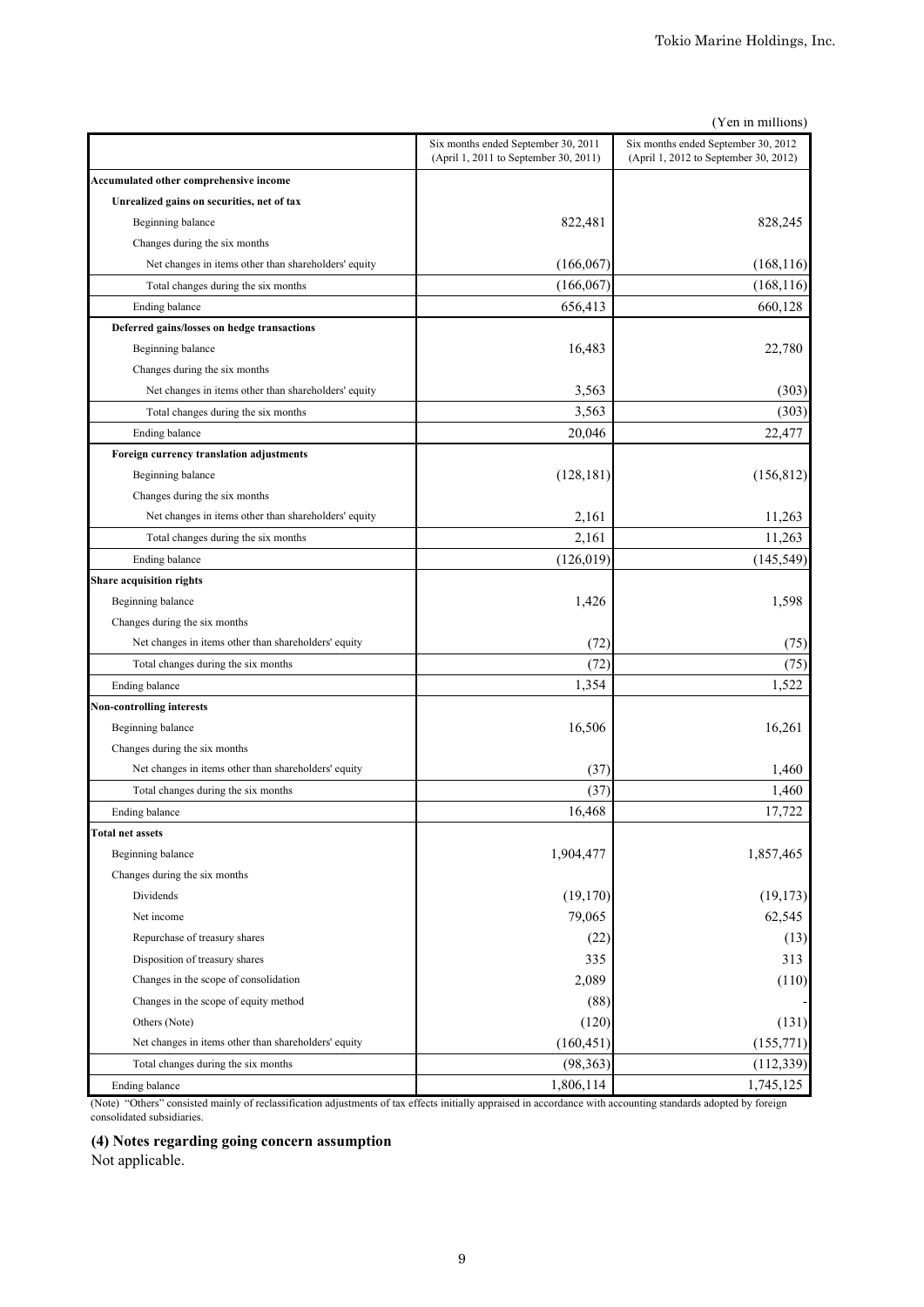# 4. Supplementary information (1) Summary of Consolidated Business Results for the six months ended September 30, 2012

|  | (Yen in millions, except for %) |  |  |
|--|---------------------------------|--|--|
|  |                                 |  |  |

|           |                                                                             | Six months ended<br>September 30, 2011<br>(April 1, 2011 to<br>September 30,<br>2011) | Six months ended<br>September 30, 2012<br>(April 1, 2012 to<br>September 30,<br>2012) | Increase<br>(Decrease) | Rate of change |
|-----------|-----------------------------------------------------------------------------|---------------------------------------------------------------------------------------|---------------------------------------------------------------------------------------|------------------------|----------------|
|           | Ordinary income and expenses                                                |                                                                                       |                                                                                       |                        | $\%$           |
|           | Underwriting income                                                         | 1,712,208                                                                             | 1,545,488                                                                             | (166, 720)             | (9.7)          |
|           | Net premiums written                                                        | 1,195,607                                                                             | 1,251,154                                                                             | 55,546                 | 4.6            |
|           | Deposit premiums from policyholders                                         | 75,233                                                                                | 59,198                                                                                | (16, 034)              | (21.3)         |
|           | Life insurance premiums                                                     | 160,538                                                                               | 181,048                                                                               | 20,510                 | 12.8           |
|           | Reversal of outstanding claims                                              | 7,410                                                                                 | 24,043                                                                                | 16,633                 | 224.4          |
|           | Reversal of underwriting reserves                                           | 240,693                                                                               |                                                                                       | (240, 693)             | (100.0)        |
|           | Underwriting expenses                                                       | 1,347,854                                                                             | 1,282,229                                                                             | (65, 625)              | (4.9)          |
|           | Net claims paid                                                             | 882,067                                                                               | 762,182                                                                               | (119, 884)             | (13.6)         |
|           | Loss adjustment expenses                                                    | 47,828                                                                                | 59,543                                                                                | 11,714                 | 24.5           |
|           | Agency commissions and brokerage                                            | 224,392                                                                               | 232,064                                                                               | 7,671                  | 3.4            |
|           | Maturity refunds to policyholders                                           | 109,452                                                                               | 112,434                                                                               | 2,981                  | 2.7            |
|           | Life insurance claims                                                       | 80,600                                                                                | 84,045                                                                                | 3,445                  | 4.3            |
|           | Provision for underwriting reserves                                         |                                                                                       | 28,323                                                                                | 28,323                 |                |
|           | Investment income                                                           | 149,011                                                                               | 135,449                                                                               | (13, 562)              | (9.1)          |
|           | Interest and dividends                                                      | 114,118                                                                               | 123,373                                                                               | 9,255                  | 8.1            |
|           | Gains on sales of securities                                                | 30,302                                                                                | 26,270                                                                                | (4,032)                | (13.3)         |
|           | Investment expenses                                                         | 174,231                                                                               | 94,034                                                                                | (80, 197)              | (46.0)         |
|           | Losses on sales of securities                                               | 8,540                                                                                 | 3,081                                                                                 | (5, 458)               | (63.9)         |
|           | Impairment losses on securities                                             | 11,060                                                                                | 31,600                                                                                | 20,540                 | 185.7          |
|           | Operating and general administrative<br>expenses                            | 253,440                                                                               | 255,140                                                                               | 1,700                  | 0.7            |
|           | Other ordinary income and expenses                                          | 30,875                                                                                | 30,773                                                                                | (102)                  | (0.3)          |
|           | Equity in earnings (losses) of affiliates                                   | 602                                                                                   | 74                                                                                    | (528)                  | (87.6)         |
|           | Deferred expenses under Article 113 of the<br><b>Insurance Business Act</b> | (2,577)                                                                               | (2,629)                                                                               | (51)                   |                |
|           | Ordinary profit                                                             | 119,145                                                                               | 82,935                                                                                | (36,210)               | (30.4)         |
|           | Extraordinary gains and losses                                              |                                                                                       |                                                                                       |                        |                |
|           | Extraordinary gains                                                         | 3,211                                                                                 | 19,850                                                                                | 16,639                 | 518.2          |
|           | <b>Extraordinary losses</b><br>Extraordinary gains and losses               | 4,387<br>(1, 176)                                                                     | 9,445<br>10,405                                                                       | 5,057<br>11,582        | 115.3          |
|           | Income before income taxes and non-controlling                              | 117,969                                                                               |                                                                                       |                        |                |
| interests |                                                                             |                                                                                       | 93,341                                                                                | (24, 627)              | (20.9)         |
|           | Income taxes - current                                                      | 42,296                                                                                | 20,076                                                                                | (22, 220)              | (52.5)         |
|           | Income taxes - deferred                                                     | (3,860)                                                                               | 10,153                                                                                | 14,014                 |                |
|           | Total income taxes                                                          | 38,436                                                                                | 30,229                                                                                | (8,206)                | (21.4)         |
|           | Income before non-controlling interests                                     | 79,533                                                                                | 63,111                                                                                | (16, 421)              | (20.6)         |
|           | Non-controlling interests                                                   | 468                                                                                   | 566                                                                                   | 97                     | 20.9           |
|           | Net income                                                                  | 79,065                                                                                | 62,545                                                                                | (16, 519)              | (20.9)         |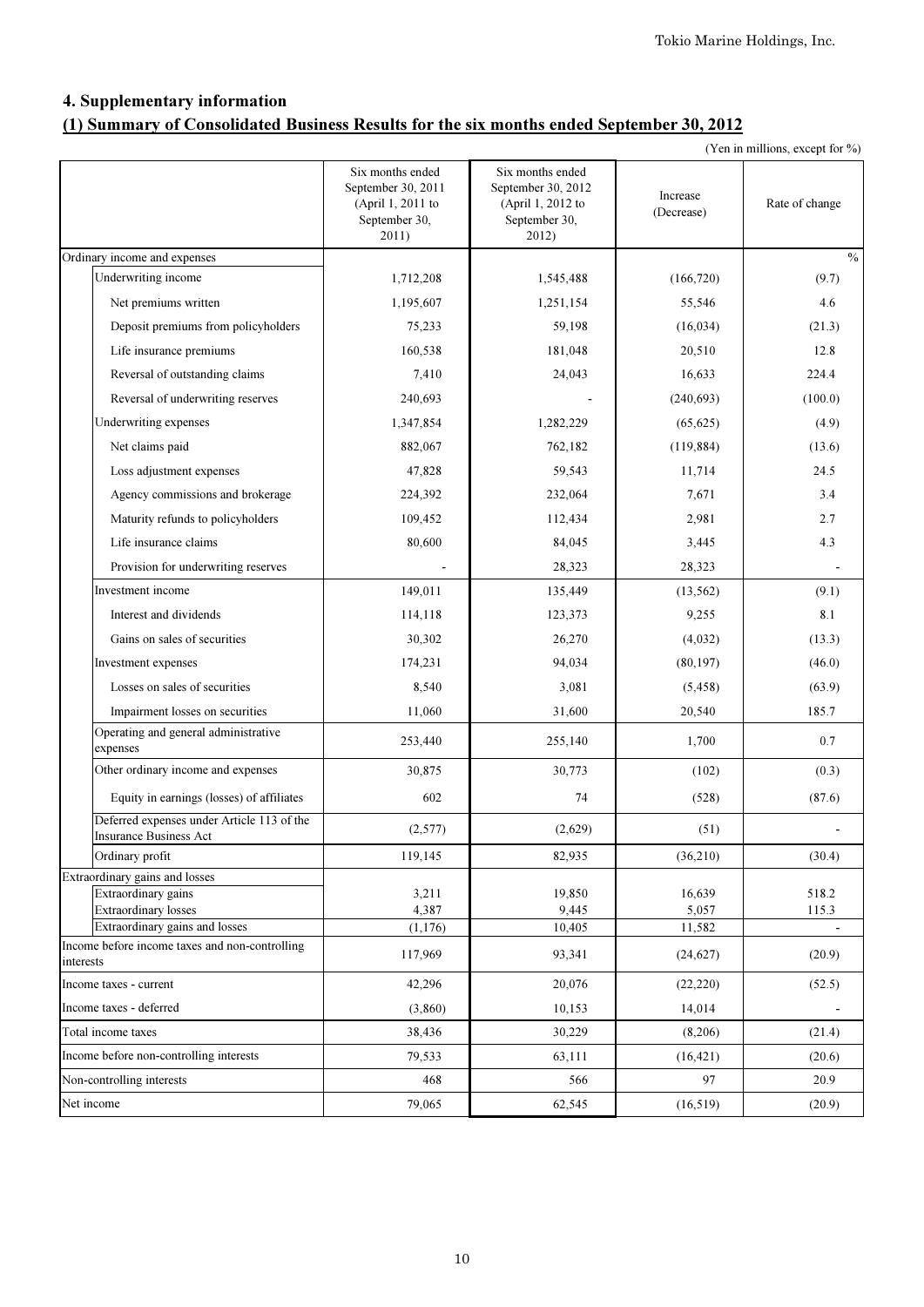# (2) Premiums written and claims paid by lines of insurance

| Direct premiums written including deposit premiums from poneyholders    |           |                                                                              |                |                    | Y en in millions, except for %)                                              |                |
|-------------------------------------------------------------------------|-----------|------------------------------------------------------------------------------|----------------|--------------------|------------------------------------------------------------------------------|----------------|
|                                                                         |           | Six months ended September 30, 2011<br>(April 1, 2011 to September 30, 2011) |                |                    | Six months ended September 30, 2012<br>(April 1, 2012 to September 30, 2012) |                |
|                                                                         | Amounts   | Composition ratio                                                            | Rate of change | Amounts            | Composition ratio                                                            | Rate of change |
|                                                                         |           | $\frac{0}{0}$                                                                | 0/             |                    | $\frac{0}{0}$                                                                | $\frac{0}{0}$  |
| Fire and allied lines                                                   | 220,950   | 17.0                                                                         | 4.4            | 233,113            | 17.4                                                                         | 5.5            |
| Hull and cargo                                                          | 55,426    | 4.3                                                                          | 10.6           | 51,408             | 3.8                                                                          | (7.2)          |
| Personal accident                                                       | 164,795   | 12.7                                                                         | 5.8            | 155,751            | 11.6                                                                         | (5.5)          |
| Voluntary automobile                                                    | 509,981   | 538,716                                                                      | 40.2           | 5.6                |                                                                              |                |
| 39.3<br>1.0<br>9.2<br>6.9<br>119,354<br>Compulsory automobile liability |           |                                                                              |                | 126,376            | 9.4                                                                          | 5.9            |
| Others                                                                  | 225,525   | 17.4                                                                         | 5.0            | 236,315            | 17.6                                                                         | 4.8            |
| Total                                                                   | 1,296,034 | 100.0                                                                        | 3.7            | 1,341,681<br>100.0 |                                                                              | 3.5            |
| (Deposit premiums from policyholders)                                   | 75,233    | 5.8                                                                          | 9.6            | 59,198             | 4.4                                                                          | (21.3)         |

Direct premiums written including deposit premiums from policyholders (Yen in millions, except for  $\frac{9}{2}$ )

Net premiums written (Yen in millions, except for %)

|                                 |           | Six months ended September 30, 2011<br>(April 1, 2011 to September 30, 2011) |                |           | Six months ended September 30, 2012<br>(April 1, 2012 to September 30, 2012) |                |
|---------------------------------|-----------|------------------------------------------------------------------------------|----------------|-----------|------------------------------------------------------------------------------|----------------|
|                                 | Amounts   | Composition ratio                                                            | Rate of change | Amounts   | Composition ratio                                                            | Rate of change |
|                                 |           | $\frac{0}{0}$                                                                | 0/2            |           | $^{0/0}$                                                                     | $\frac{0}{0}$  |
| Fire and allied lines           | 217,760   | 18.2                                                                         | 1.8            | 219,196   | 17.5                                                                         | 0.7            |
| Hull and cargo                  | 48,154    | 4.0                                                                          | 8.1            | 44,768    | 3.6                                                                          | (7.0)          |
| Personal accident               | 97,513    | 8.2                                                                          | 0.2            | 105,252   | 8.4                                                                          | 7.9            |
| Voluntary automobile            | 514,785   | 43.1                                                                         | 1.6            | 541,489   | 43.3                                                                         | 5.2            |
| Compulsory automobile liability | 121,828   | 10.2                                                                         | 2.3            | 135,139   | 10.8                                                                         | 10.9           |
| Others                          | 195,566   | 16.4                                                                         | 1.0            | 205,308   | 16.4                                                                         | 5.0            |
| Total                           | 1,195,607 | 100.0                                                                        | 1.8            | 1,251,154 | 100.0                                                                        | 4.6            |

Net claims paid (Yen in millions, except for %)

|                                 |         | Six months ended September 30, 2011<br>(April 1, 2011 to September 30, 2011) |                |                | Six months ended September 30, 2012<br>(April 1, 2012 to September 30, 2012) |                |
|---------------------------------|---------|------------------------------------------------------------------------------|----------------|----------------|------------------------------------------------------------------------------|----------------|
|                                 | Amounts | Composition ratio                                                            | Rate of change | <b>Amounts</b> | Composition ratio                                                            | Rate of change |
|                                 |         | $^{0/2}$                                                                     | 0/             |                | 0/                                                                           |                |
| Fire and allied lines           | 293,636 | 33.3                                                                         | 305.8          | 160,560        | 21.1                                                                         | (45.3)         |
| Hull and cargo                  | 24,956  | 2.8                                                                          | 17.0           | 23,083         | 3.0                                                                          | (7.5)          |
| Personal accident               | 44,564  | 5.1                                                                          | (0.7)          | 44,974         | 5.9                                                                          | 0.9            |
| Voluntary automobile            | 323,465 | 36.7                                                                         | 0.0            | 327,825        | 43.0                                                                         | 1.3            |
| Compulsory automobile liability | 116,207 | 13.2                                                                         | (1.8)          | 119,180        | 15.6                                                                         | 2.6            |
| Others                          | 79,236  | 9.0                                                                          | (2.5)          | 86,558         | 11.4                                                                         | 9.2            |
| Total                           | 882,067 | 100.0                                                                        | 33.3           | 762,182        | 100.0                                                                        | (13.6)         |

Note: Amounts are after elimination of inter-segment transactions.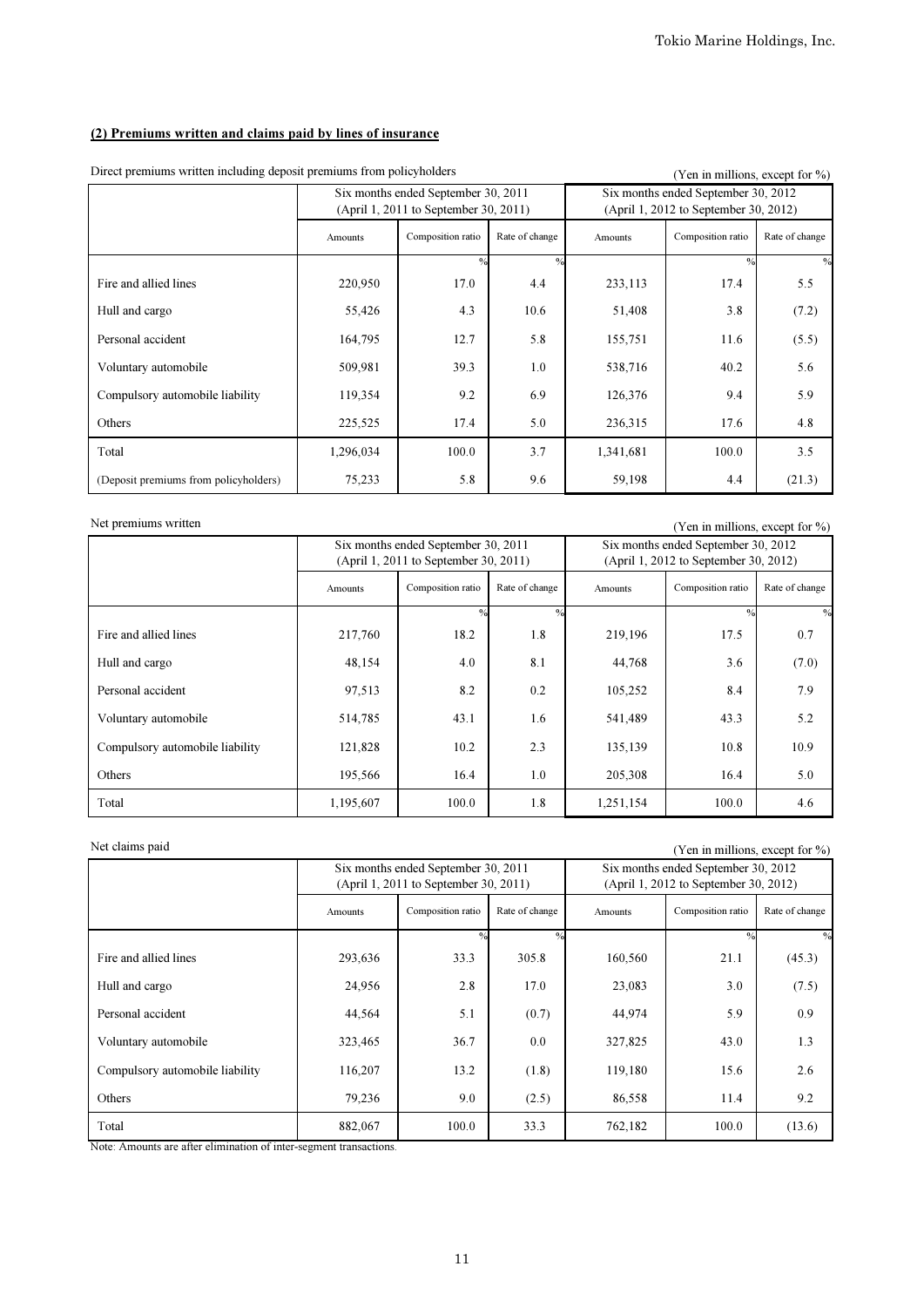## (3) Securities

| 1. Bonds held to maturity       |                             |                                                 |                      |            |                                                 |                          | (Yen in millions) |
|---------------------------------|-----------------------------|-------------------------------------------------|----------------------|------------|-------------------------------------------------|--------------------------|-------------------|
|                                 |                             |                                                 | As of March 31, 2012 |            |                                                 | As of September 30, 2012 |                   |
| Type                            |                             | Carrying<br>amount shown<br>on balance<br>sheet | Fair value           | Difference | Carrying<br>amount shown<br>on balance<br>sheet | Fair value               | Difference        |
| Those with fair                 | Domestic debt<br>securities | 1,981,764                                       | 2,087,380            | 105,616    | 2,200,701                                       | 2,337,300                | 136,598           |
| value exceeding<br>the carrying | Foreign<br>securities       | 17,411                                          | 17,982               | 570        | 16,917                                          | 17,586                   | 668               |
| amount                          | Subtotal                    | 1,999,176                                       | 2,105,362            | 106,186    | 2,217,619                                       | 2,354,886                | 137,267           |
| Those with fair                 | Domestic debt<br>securities | 280,908                                         | 269,587              | (11,320)   | 327,540                                         | 319,279                  | (8,261)           |
| value not<br>exceeding the      | Foreign<br>securities       | 1,947                                           | 1,830                | (117)      | 979                                             | 890                      | (89)              |
| carrying amount                 | Subtotal                    | 282,855                                         | 271,418              | (11, 437)  | 328,519                                         | 320,169                  | (8,350)           |
| Total                           |                             | 2,282,032                                       | 2,376,781            | 94,749     | 2,546,138                                       | 2,675,055                | 128,916           |

#### 2. Bonds earmarked for underwriting reserves (Yen in millions)

Carrying amount shown on balance sheet Fair value Difference Carrying amount shown on balance sheet Fair value Difference Domestic debt securities 118,109 123,919 5,810 117,830 124,252 6,422 Foreign securities 101,082 109,308 8,226 87,992 95,859 7,867 Subtotal | 219,191 233,227 | 14,036 205,822 220,112 | 14,289 Domestic debt securities 1,283 1,267 (15) 418 413 (5) Foreign securities 1,307 1,276 (30) 698 688 (9) Subtotal | 2,590 | 2,544 | (46) | 1,116 | 1,102 | (14) 221,781 235,771 13,990 206,939 221,214 14,274 As of March 31, 2012 As of September 30, 2012 Type Those with fair value exceeding the carrying amount Those with fair value not exceeding the carrying amount Total

#### 3. Other securities (available for sale) (Yen in millions) Fair value shown on balance sheet Cost Difference Fair value shown on balance sheet Cost Difference Domestic debt securities 3,554,207 3,415,792 138,415 3,707,890 3,537,531 170,359 Domestic equity 1,730,937 685,965 1,044,971 1,352,886 573,375 779,511 Foreign securities 868,455 791,206 77,248 973,643 893,821 79,821 Others (Note 2) 132,178 125,096 7,082 147,366 139,918 7,447 Subtotal 6,285,780 5,018,061 1,267,718 6,181,787 5,144,646 1,037,140 Domestic debt securities 366,535 374,139 (7,604) 457,728 463,131 (5,402) Domestic<br>equity equity 125,393 141,650 (16,257) 192,015 222,190 (30,174) Foreign securities 322,050 343,242 (21,192) 736,522 753,650 (17,128) Others (Note 3) 787,909 789,847 (1,938) 704,583 706,841 (2,257) Subtotal 1,601,887 1,648,880 (46,992) 2,090,850 2,145,813 (54,962) Total 7,887,668 6,666,942 1,220,725 8,272,637 7,290,459 982,177 As of September 30, 2012 Those with fair value exceeding the cost Those with fair value not exceeding the cost As of March 31, 2012 Type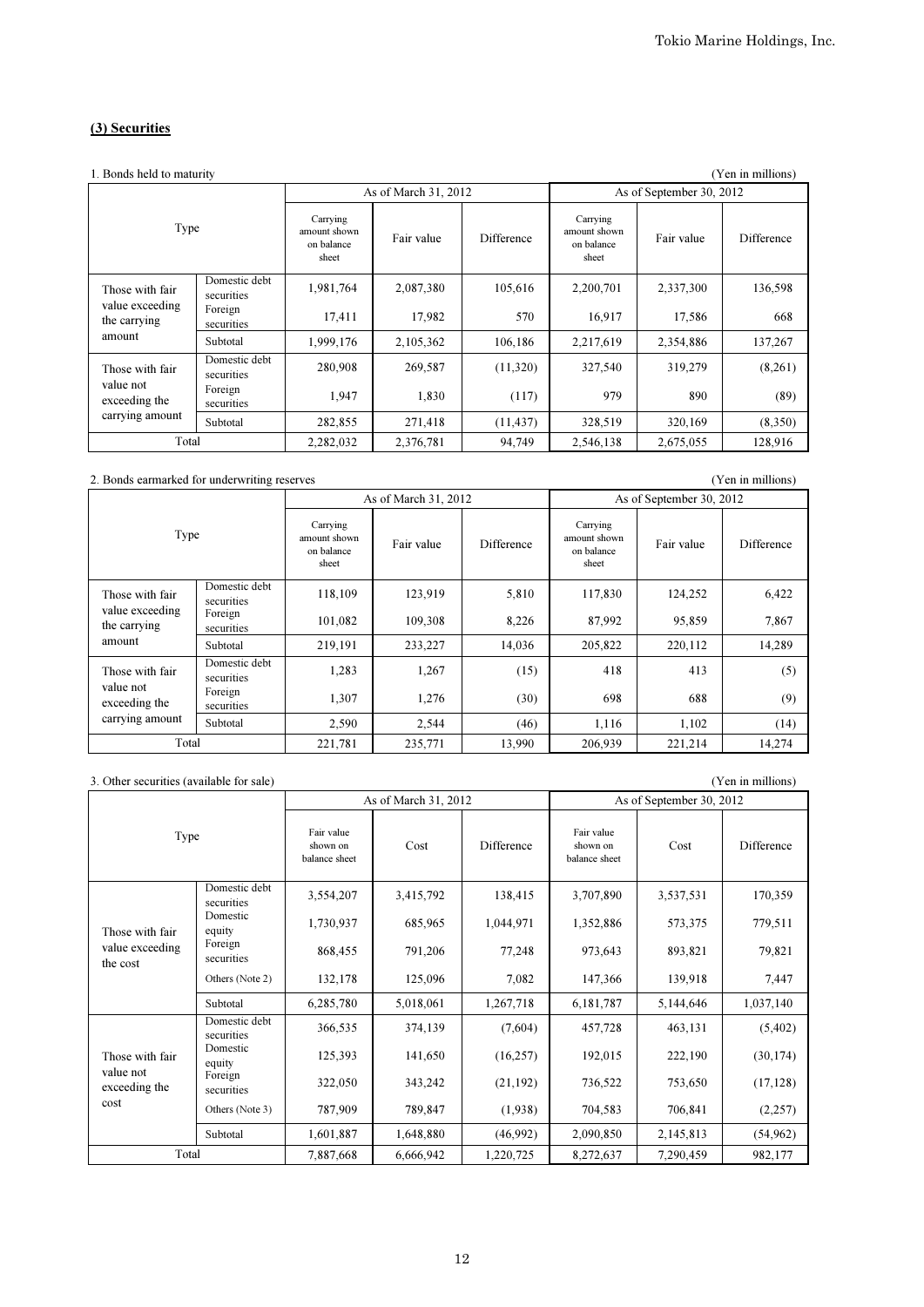|--|

| As of March 31, 2012                                                        | As of September 30, 2012                                                   |
|-----------------------------------------------------------------------------|----------------------------------------------------------------------------|
| 1 Other securities (available for sale) whose fair value can not be         | Other securities (available for sale) whose fair value can not be          |
| measured reliably are not included in the table above.                      | measured reliably are not included in the table above.                     |
| 2 "Others" includes negotiable certificates of deposit (fair value: 260)    | 2 "Others" includes negotiable certificates of deposit (fair value: 125    |
| million yen; cost: 257 million yen; difference: 2 million yen), which       | million yen; cost: 122 million yen; difference: 2 million yen) which       |
| are presented as "Cash and bank deposits" on the consolidated               | are presented as "Cash and bank deposits" on the consolidated              |
| balance sheet, and foreign mortgage securities, etc. (fair value:           | balance sheet, and foreign mortgage securities, etc. (fair value:          |
| 124,572 million yen; cost: $118,444$ million yen; difference: $6,127$       | 141,630 million yen; cost: 134,825 million yen; difference: 6,805          |
| million yen), which are presented as "Monetary receivables bought"          | million yen), which are presented as "Monetary receivables bought"         |
| on the consolidated balance sheet.                                          | on the consolidated balance sheet.                                         |
| 3 "Others" includes negotiable certificates of deposit (fair value: 44,307) | 3 "Others" includes negotiable certificates of deposit (fair value: 39,755 |
| million yen; cost: 44,310 million yen; difference: (2) million yen)         | million yen; cost: 39,756 million yen; difference; (1) million yen)        |
| which are presented as "Cash and bank deposits" on the consolidated         | which are presented as "Cash and bank deposits" on the consolidated        |
| balance sheet, and commercial paper, etc. (fair value: 738,390 million      | balance sheet, and commercial paper, etc. (fair value: 658,076 million     |
| yen; cost: 739,754 million yen; difference: (1,363) million yen), which     | yen; cost: $659,613$ million yen; difference: $(1,537)$ million yen),      |
| are presented as "Monetary receivables bought" on the consolidated          | which are presented as "Monetary receivables bought" on the                |
| balance sheet.                                                              | consolidated balance sheet.                                                |

# 4. Securities impaired

| Year ended March 31, 2012                                                                                                                                                                                                                                                                                                                                                                                                                                                                                                                                                                                                                                            | Six months ended September 30, 2012                                                                                                                                                                                                                                                                                                                                                                                                                                                                                                                                                          |
|----------------------------------------------------------------------------------------------------------------------------------------------------------------------------------------------------------------------------------------------------------------------------------------------------------------------------------------------------------------------------------------------------------------------------------------------------------------------------------------------------------------------------------------------------------------------------------------------------------------------------------------------------------------------|----------------------------------------------------------------------------------------------------------------------------------------------------------------------------------------------------------------------------------------------------------------------------------------------------------------------------------------------------------------------------------------------------------------------------------------------------------------------------------------------------------------------------------------------------------------------------------------------|
| (April 1, 2011 to March 31, 2012)                                                                                                                                                                                                                                                                                                                                                                                                                                                                                                                                                                                                                                    | (April 1, 2012 to September 30, 2012)                                                                                                                                                                                                                                                                                                                                                                                                                                                                                                                                                        |
| For other securities (available for sale), impairment losses of 7,701<br>million yen (domestic debt securities: 249 million yen; domestic equity<br>securities: 5,972 million yen; foreign securities: 1,472 million yen;<br>others: 6 million yen) were recognized for securities with fair value, and<br>2,478 million yen (domestic equity securities: 932 million yen; foreign<br>securities: 481 million yen; others: 1,064 million yen) were recognized<br>for securities whose fair value can not be measured reliably.<br>In principle, an impairment loss on a security with fair value is<br>recognized when the fair value is 30% or more below its cost. | For other securities (available for sale), impairment losses of 29,223<br>million yen (domestic debt securities: 27,618 million yen; foreign<br>securities: 1,586 million yen; others: 17 million yen) were recognized for<br>securities with fair value and 2,394 million yen (domestic debt)<br>securities: 2,274 million yen; foreign securities: 119 million yen) were<br>recognized for securities whose fair value can not be measured reliably.<br>In principle, an impairment loss on a security with fair value is<br>recognized when the fair value is 30% or more below its cost. |